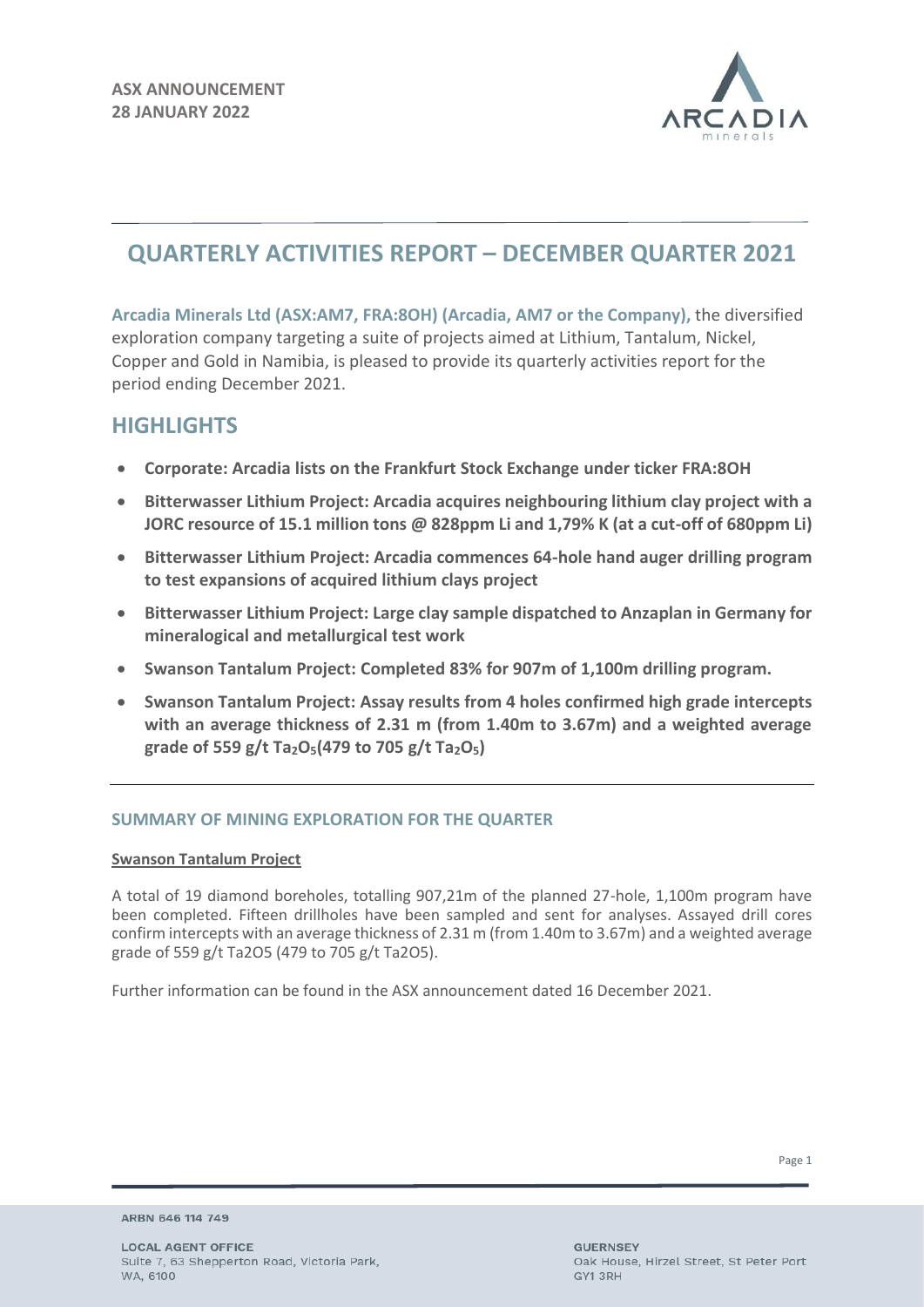

#### **Bitterwasser Lithium Project**

LexRox Management Services (Pty) Ltd (LexRox), a South African company owned and operated by the executive directors of Arcadia, entered into an acquisition agreement (Acquisition Agreement) to acquire exclusive prospecting licences 5358, 5354 and 5353 on 1 February 2019. The licenses contain an inferred JORC Mineral Resource of 15.1 million tons @ 828ppm Li and 1,79% K (at a cut-off of 680ppm Li). Arcadia has taken cession, subject to approval by shareholders of the Company (as is required by Asx) of the Acquisition Agreement to acquire up to 100% of the licenses. No consideration in relation to the cession and assignment is to be paid by Arcadia or any of its associate companies to LexRox except to reimburse expenses amounting to \$18,000 associated with the preservation of the licenses and to keep the Acquisition Agreement in good standing.

In terms of the Acquisition Agreement, Arcadia's associate company Brines Mining and Exploration Namibia (Pty) Ltd has acquired the right to acquire up to 100% of the licenses for a total consideration of A\$263,000. Further consideration of A\$615,000 is to be paid at completion of a DFS over a Mineral Resource containing >500,000 tons of lithium carbonate equivalent arising from lithium-in-brines.

Further information can be found in the ASX announcement dated 3 November 2021.

Arcadia commenced with a 64-hole auger drilling program in December 2021, which program is primarily aimed at possibly extending the existing inferred JORC Mineral Resource located in only one of seven exposed pans, and which resource is from an area that represents approximately 6% of the total exposed clay pan surfaces at the project. A total of 143 drillhole samples consisting of 17 Quality Assurance & Quality Control (QA/QC) samples and 126 clay samples have been sent in mid-December to ALS Laboratories in Johannesburg, South Africa for analysis from the first 12 holes drilled up to end of the quarter.

In addition, a representative 153.7 kg clay sample from the upper lithium enriched clay horizon was collated from 5 boreholes and sent to Anzaplan in Germany for mineralogical and metallurgical test work.

Further information can be found in the ASX announcements dated 1 December and 20 December 2021.

#### **Kum-Kum Nickel & PGE Project**

Mineral Systems approach and VTEM survey results commenced in August 2021 are expected to be available in February 2022.

#### **Karibib Copper Gold Project**

No exploration was conducted on this project during the reporting quarter.

#### **CORPORATE**

In November 2021, the Company executed a dual listing on the Frankfurt Stock Exchange (DAX) with the Company's shares trading under ticker 8OH.

On 22 December 2021, a total of 142,425 Chess Depositary Interests (CDIs) were released from mandatory escrow.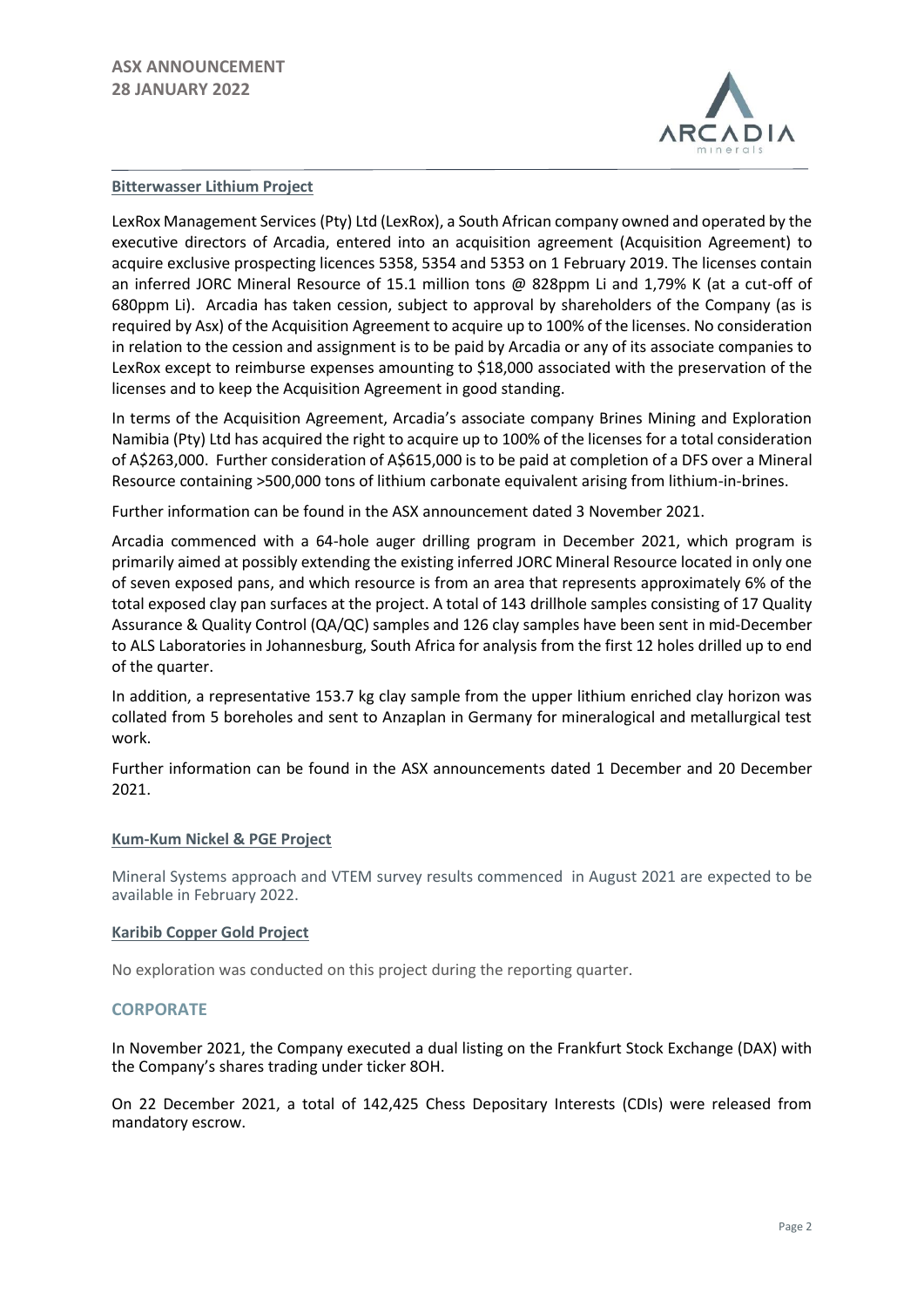

#### **FINANCIAL**

During the Quarter, a total of \$748,781 was spent on activities related to the exploration and development of the Company's Projects. The Company has not incurred any expenditure for mining production activities during the Quarter.

Payments totalling approximately \$119,847 were made to related parties of the Company with respect to the Quarter, being director fees, consulting fees and leasing charges (see section 6.1 and 6.2 of the Accompanying 5B).

### **CAPITAL STRUCTURE AT 31 DECEMBER 2021**

| <b>Description</b>        | Number           |
|---------------------------|------------------|
| <b>CDIS</b>               | $85,500,100^{1}$ |
| Options                   | 5,000,000        |
| <b>Performance Shares</b> | 8,550,000        |

### **USE OF FUNDS<sup>2</sup>**

Arcadia Minerals provides the following disclosure required by ASX listing rule 5.3.4 regarding a comparison of its actual expenditure to date since listing on 25 June 2021 against the 'use of funds' statement in its replacement prospectus dated 15 April 2021.

| <b>Expenditure</b>          | <b>Funds allocated under the</b> | <b>Actual to 30</b> | <b>Variance</b> |
|-----------------------------|----------------------------------|---------------------|-----------------|
|                             | prospectus                       | December 2021       |                 |
| Swanson project             | \$3,693,450                      | ( \$1,024,524)      | \$2,668,926     |
| Kum-Kum project             | 716,100                          | (\$182,487)         | \$533,613       |
| Karibib project             | 488,400<br>\$                    | (570, 632)          | \$417,768       |
| <b>Bitterwasser Project</b> | 468,050                          | ( \$144, 693)       | \$323,357       |
| Expenses of the offers      | 694,367                          | (5770, 784)         | (576, 417)      |
| <b>Working Capital</b>      | 689,633                          | ( \$376, 034)       | \$313,599       |
| <b>Total</b>                | \$6,750,0003                     | ( \$2,569,154)      | \$4,180,846     |

<sup>&</sup>lt;sup>1</sup> Includes 50,507,600 issued securities unquoted at the date of this announcement. The securities are subject to ASX escrow with varying release dates.

<sup>&</sup>lt;sup>2</sup> The use of funds statement was a statement of current intentions, investors should note that the allocation of funds set out in the table may change depending on a number of factors including the results of exploration, outcome of development activities, regulatory developments, market and general economic conditions.

<sup>3</sup> Inclusive of Company existing cash reserve of \$350,000 raised between December 2020 and January 2021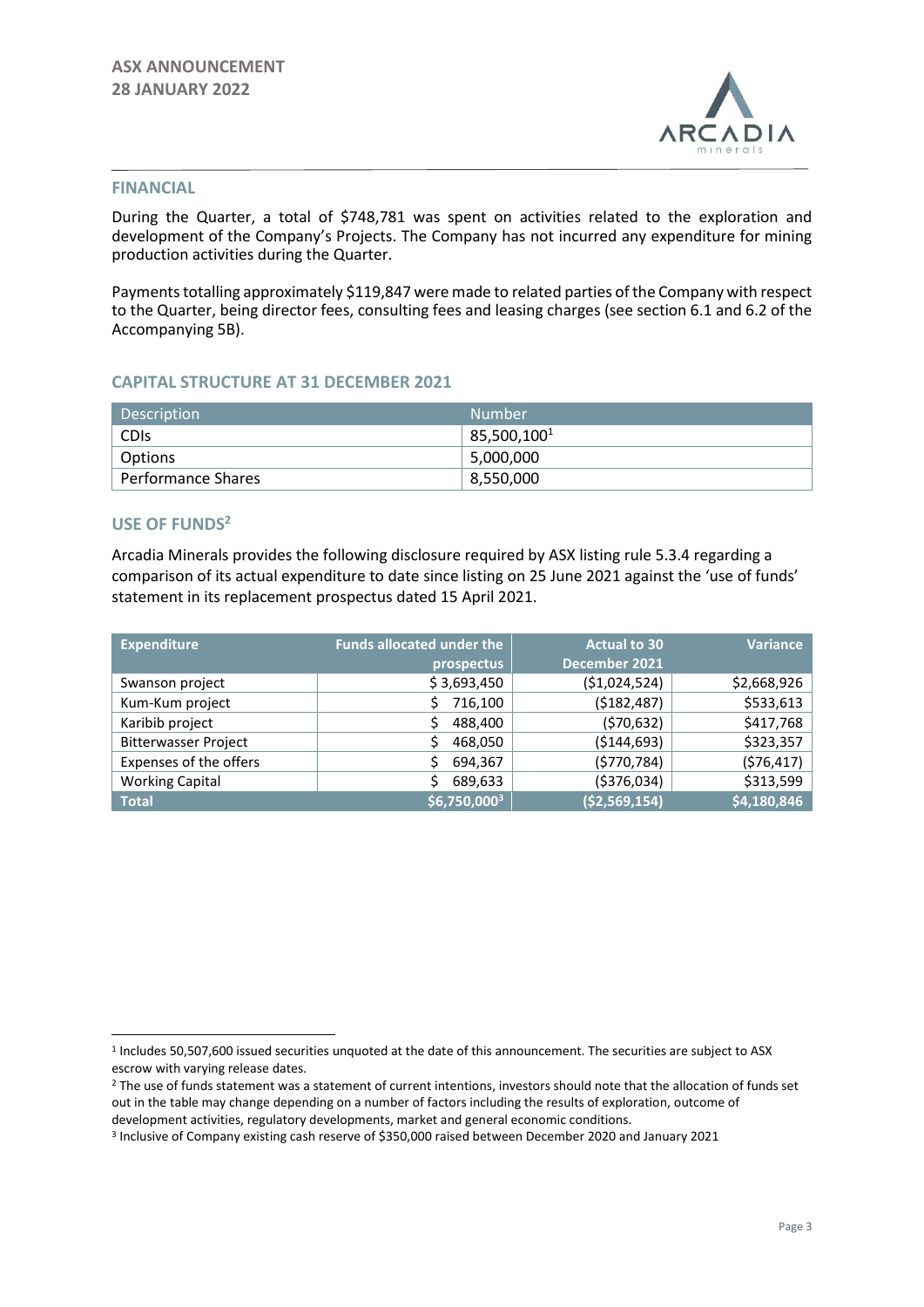

## **TENEMENT TABLE: ASX LISTING RULE 5.3.3**

Mining tenement interests held at the end of the quarter and their location. 4

| <b>PERMIT</b><br><b>NAME</b>                  | <b>PERMIT</b><br><b>NUMBER</b>            | <b>REGISTERED</b><br><b>HOLDER</b>              | <b>AREA IN</b><br><b>HECTARES</b> | <b>PERMIT</b><br><b>STATUS</b> | <b>PERMIT</b><br><b>EXPIRY</b> | <b>INTEREST</b> |  |  |
|-----------------------------------------------|-------------------------------------------|-------------------------------------------------|-----------------------------------|--------------------------------|--------------------------------|-----------------|--|--|
|                                               | Tantalite Project, Karas Region - Namibia |                                                 |                                   |                                |                                |                 |  |  |
| Swanson                                       | EPL5047                                   | Orange River<br>Pegmatite (Pty) Ltd             | 14 672                            | Active                         | 03/06/2023                     | 80%             |  |  |
| Nickel Project, Karas Region - Namibia        |                                           |                                                 |                                   |                                |                                |                 |  |  |
| Kum-Kum                                       | EPL7295                                   | Orange River                                    | 29 7 38                           | Active                         | 28/04/2022                     | 80%             |  |  |
| Keimusmund                                    | EPL6940                                   | Pegmatite (Pty) Ltd                             | 20 119                            | Pending<br>Renewal             | 17/09/2021                     |                 |  |  |
| Copper Gold Project, Karibib Region - Namibia |                                           |                                                 |                                   |                                |                                |                 |  |  |
| Goas                                          | EPL4663                                   | Goas Pegmatite<br>Exploration (Pty) Ltd         | 40 979                            | Active                         | 03/06/2023                     | 68%             |  |  |
|                                               |                                           | Lithium Brines Project, Hardap Region - Namibia |                                   |                                |                                |                 |  |  |
| Mbela                                         | EPL7614                                   |                                                 | 12 5 7 8                          | Active                         | 18/11/2022                     |                 |  |  |
| <b>Blokwater</b>                              | EPL8101                                   | <b>Brines Mining</b>                            | 87902                             | Active                         | 15/11/2023                     |                 |  |  |
| Lekkerwater                                   | EPL8102                                   | <b>Exploration Namibia</b><br>(Pty) Ltd         | 95 561                            | Active                         | 16/11/2023                     | 50%             |  |  |
| Kentani                                       | EPL8103                                   |                                                 | 92 745                            | Active                         | 15/11/2023                     |                 |  |  |
| Meerkat                                       | EPL8104                                   |                                                 | 55 108                            | Active                         | 10/02/2024                     |                 |  |  |

**The mining tenement interests relinquished during the quarter and their location:**

Nil

**The mining tenement interests acquired during the quarter and their location:**

Nil.

**Beneficial percentage interests held in farm-in or farm-out agreements at the end of the quarter:**

Not applicable.

**Beneficial percentage interests in farm-in or farm-out agreements acquired or disposed of during the quarter:**

Nil.

<sup>4</sup> Prospecting Licenses 5358, 5354 and 5353, which are the subject of the acquisition announced on 3 November 2021, are excluded, until shareholder approval for the proposed transaction has been obtained pursuant to ASX Listing Rule 11.1.2.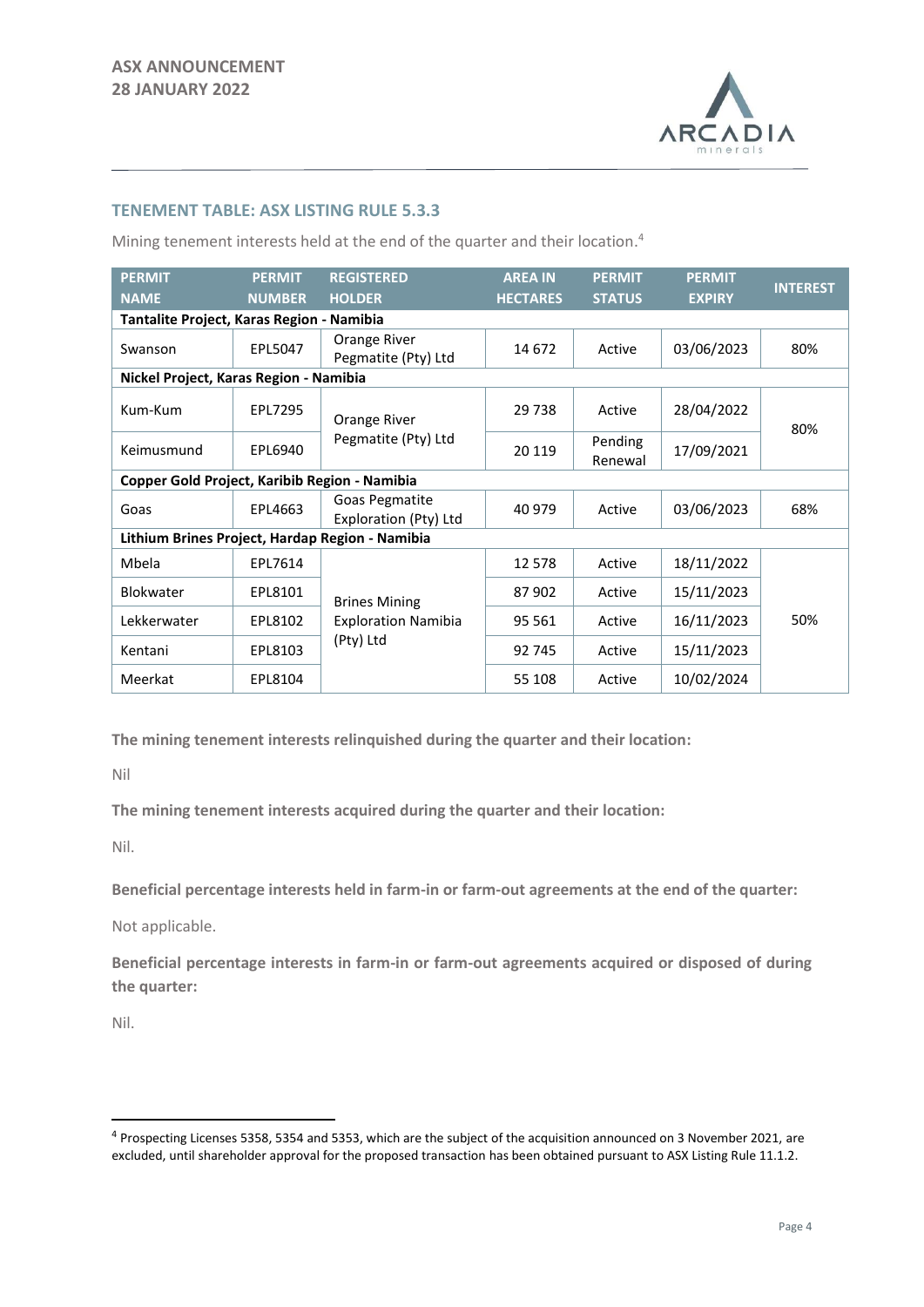

For the purpose of Listing Rule 15.5, this announcement has been authorised for release by the Board of Directors of Arcadia Minerals Limited.

**For further information, please contact:** 

Jurie Wessels Executive Chairman **ARCADIA MINERALS LIMITED** [info@arcadiaminerals.global](mailto:info@arcadiaminerals.global)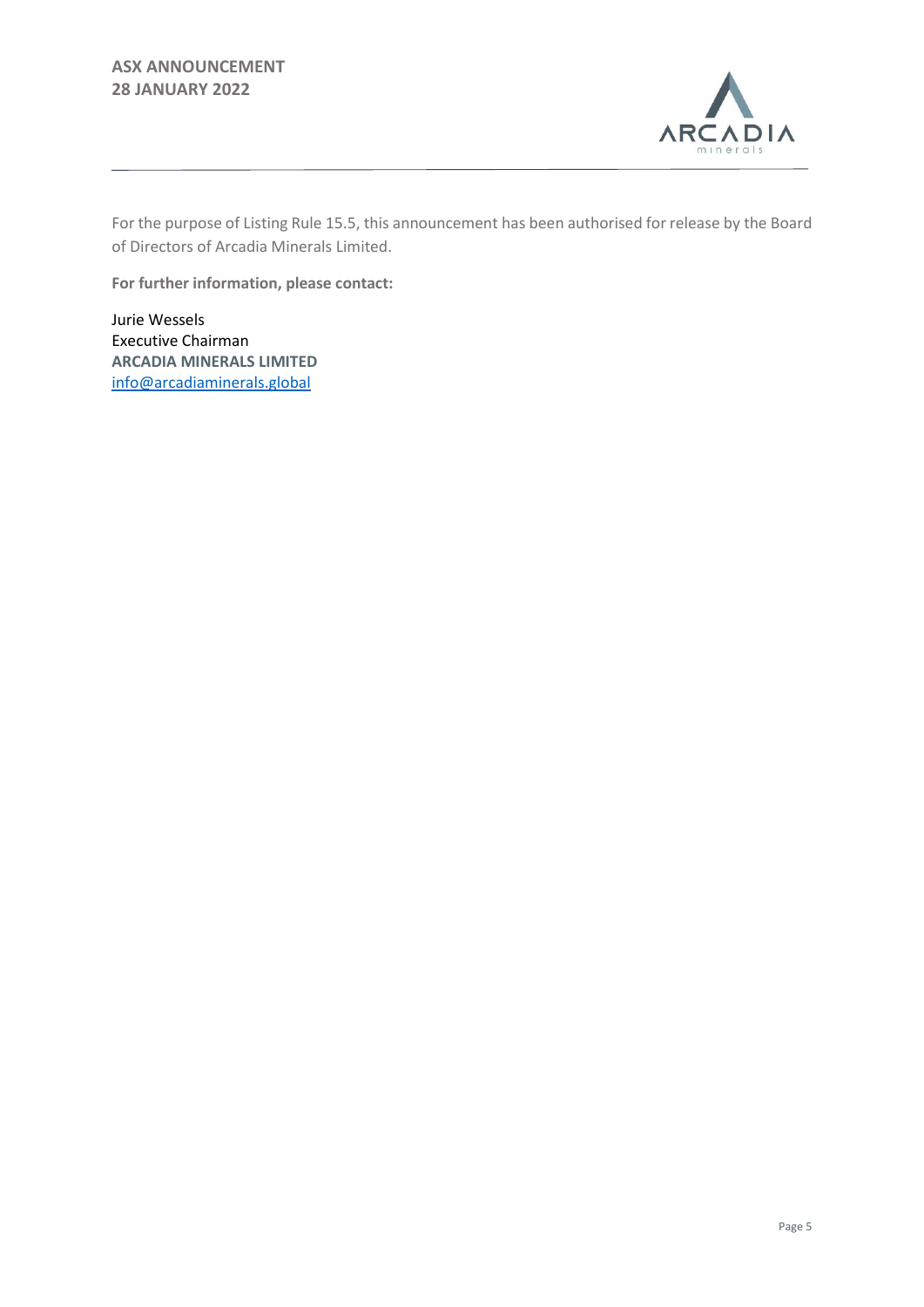

#### **APPENDIX 1 – MINERAL RESOURCE ESTIMATES**

The Swanson and the Bitterwasser Projects contain JORC Mineral Resources.

At Swanson a JORC Mineral Resource of 1.2Mt at an average grade of 412g/t Ta2O5, 76g/t Nb2O5 and 0.29% Li2O was announced on the 23<sup>rd</sup> of September 2021, which was derived from 23 drillholes completed in September 2020 over 3 pegmatites.

### **TABLE 1:**

| <b>Classification</b> | Pegmatite      | Mass (kt) | $Ta2O5$ (ppm) | $Nb2O5$ (ppm) | $Li2O$ (%) |
|-----------------------|----------------|-----------|---------------|---------------|------------|
| Indicated             | D <sub>0</sub> | 4.6       | 289           | 77            | 1.06       |
|                       | D <sub>1</sub> | 221.1     | 372           | 82            | 0.55       |
|                       | D <sub>2</sub> | 280.5     | 439           | 82            | 0.20       |
|                       | F <sub>1</sub> | 157.4     | 504           | 57            | 0.03       |
|                       | Total          | 663.5     | 431           | 76            | 0.28       |
| Inferred              | D <sub>0</sub> | 79.7      | 354           | 54            | 0.87       |
|                       | D <sub>1</sub> | 188.4     | 337           | 85            | 0.34       |
|                       | D <sub>2</sub> | 214.0     | 407           | 80            | 0.13       |
|                       | F <sub>1</sub> | 61.9      | 527           | 55            | 0.01       |
|                       | Total          | 544.0     | 389           | 75            | 0.30       |
| Indicated +           | D <sub>0</sub> | 84.3      | 351           | 55            | 0.88       |
| Inferred              | D <sub>1</sub> | 409.5     | 356           | 83            | 0.45       |
|                       | D <sub>2</sub> | 494.4     | 425           | 81            | 0.17       |
|                       | F <sub>1</sub> | 219.2     | 510           | 56            | 0.02       |
|                       | Total          | 1,207.5   | 412           | 76            | 0.29       |

SWANSON TANTALUM PROJECT MINERAL RESOURCE (JORC 2012).

At Bitterwasser a JORC Mineral Resource of JORC Mineral Resource of 15.1 million tons @ 828ppm Li and 1.79% K (at a cut-off grade of 680ppm Li) representing only 6% of the exposed clay pans was defined over one of seven clay pans. The Mineral Resource was announced on the 3<sup>rd</sup> of November 2021 and is contained over three exploration licenses, the licenses are subject of an acquisition that is conditional upon Arcadia shareholders' approval pursuant to ASX LR 11.1.2.

### **TABLE 2:**

BITTERWASSER LITHIUM PROJECT MINERAL RESOURCE (JORC 2012).

| <b>Classification</b>  | Tonnage (kt) | Li Grade ppm | <b>Contained Li (tonnes)</b> | <b>Lithium Carbonate Equivalent</b> |
|------------------------|--------------|--------------|------------------------------|-------------------------------------|
| <b>Total Indicated</b> |              |              |                              |                                     |
| <b>Total Inferred</b>  | 15.100       | 828          | 12.503                       | 66.929                              |
| <b>Total Resources</b> | 15.100       | 828          | 12.503                       | 66.929                              |

For more details, please visit [www.arcadiaminerals.global](http://www.arcadiaminerals.global/)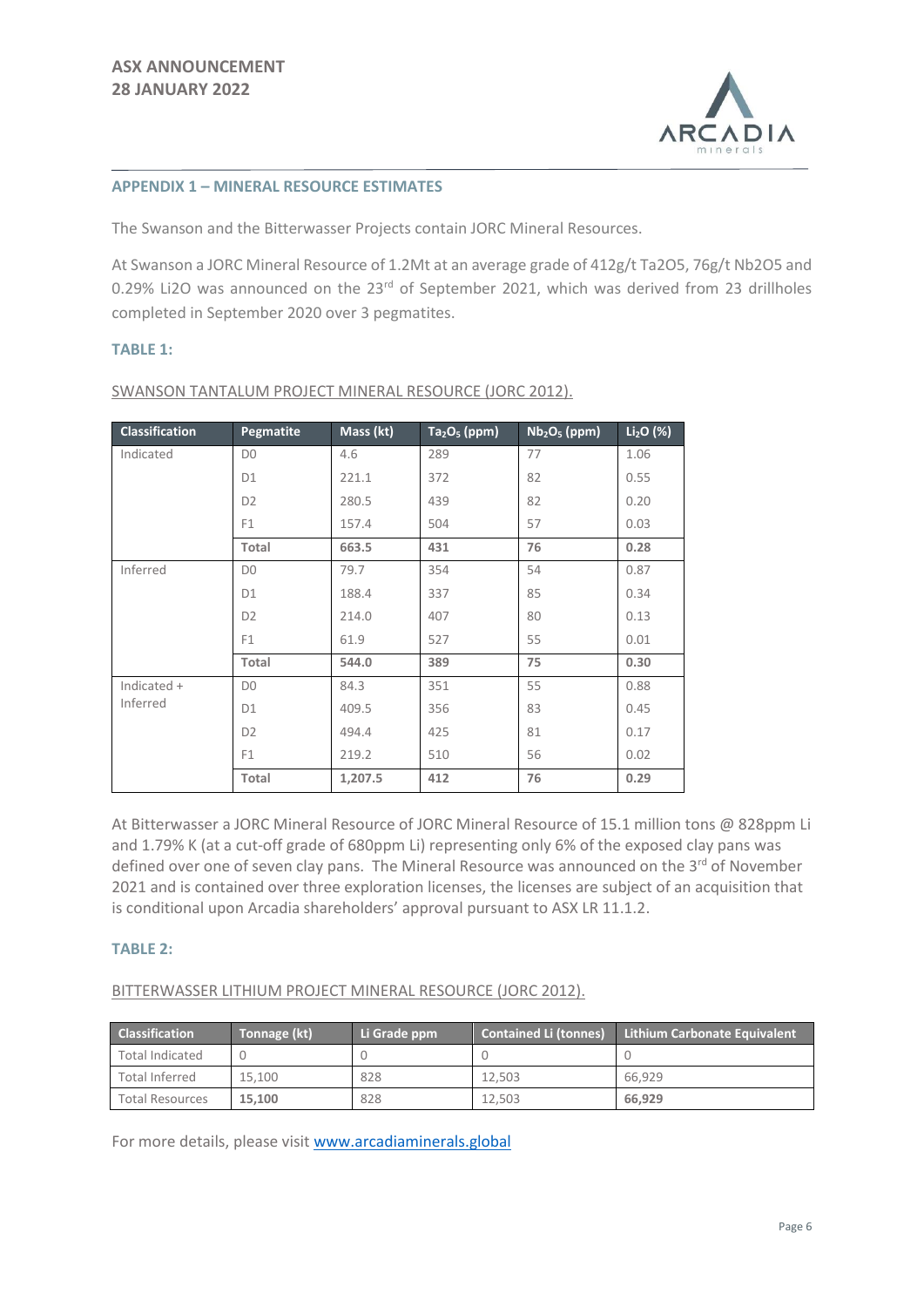

#### **COMPETENT PERSONS STATEMENT & PREVIOUSLY REPORTED INFORMATION**

The Company confirms that the information in this announcement that relates to Exploration Results at the Company's projects have previously been released to the ASX as disclosed in Table 3 and continue to apply and have not materially changed, and that it is not aware of any new information or data that materially affects the information that has been included in this announcement. The Company confirms that the form and context in which the Competent Person's findings are presented have not been materially modified from the original market announcements.

#### **Mineral Resources**

The Company confirms it is not aware of any new information or data that materially affects the information included in the *01 September 2021 Arcadia Mineral Resource estimate* and all material assumptions and technical parameters underpinning the estimate continue to apply and have not materially changed when referring to its resource announcement made on 23 September 2021 (*Maiden JORC resource at Swanson Ta/Li Project)*. The Company confirms that the form and context in which the Competent Person's findings are presented have not been materially modified from the original market announcement.

The Company confirms it is not aware of any new information or data that materially affects the information included in *the 03 November 2021 Arcadia acquires adjacent lithium project with JORC Mineral Resources* and all material assumptions and technical parameters underpinning the estimate continue to apply and have not materially changed when referring to its resource announcement made on 03 November 2021. The Company confirms that the form and context in which the Competent Person's findings are presented have not been materially modified from the original market announcement including those disclosed in Table 3.

| <b>Release Date</b> | <b>ASX Announcements.</b>                                                   |
|---------------------|-----------------------------------------------------------------------------|
| 03.11.2021          | Arcadia acquires adjacent lithium project with JORC Mineral Resources       |
| 01.12.2021          | Arcadia commences drilling program at its Bitterwaser Lithium Clays Project |
| 16.12.2021          | Drill results continue to impress at Swanson Tantalum Project               |
| 20.12.2021          | Operational update: Bitterwasser Lithium Clays                              |

# **TABLE 3: LIST OF ANNOUNCEMENTS DURING THE REPORTING QUARTER**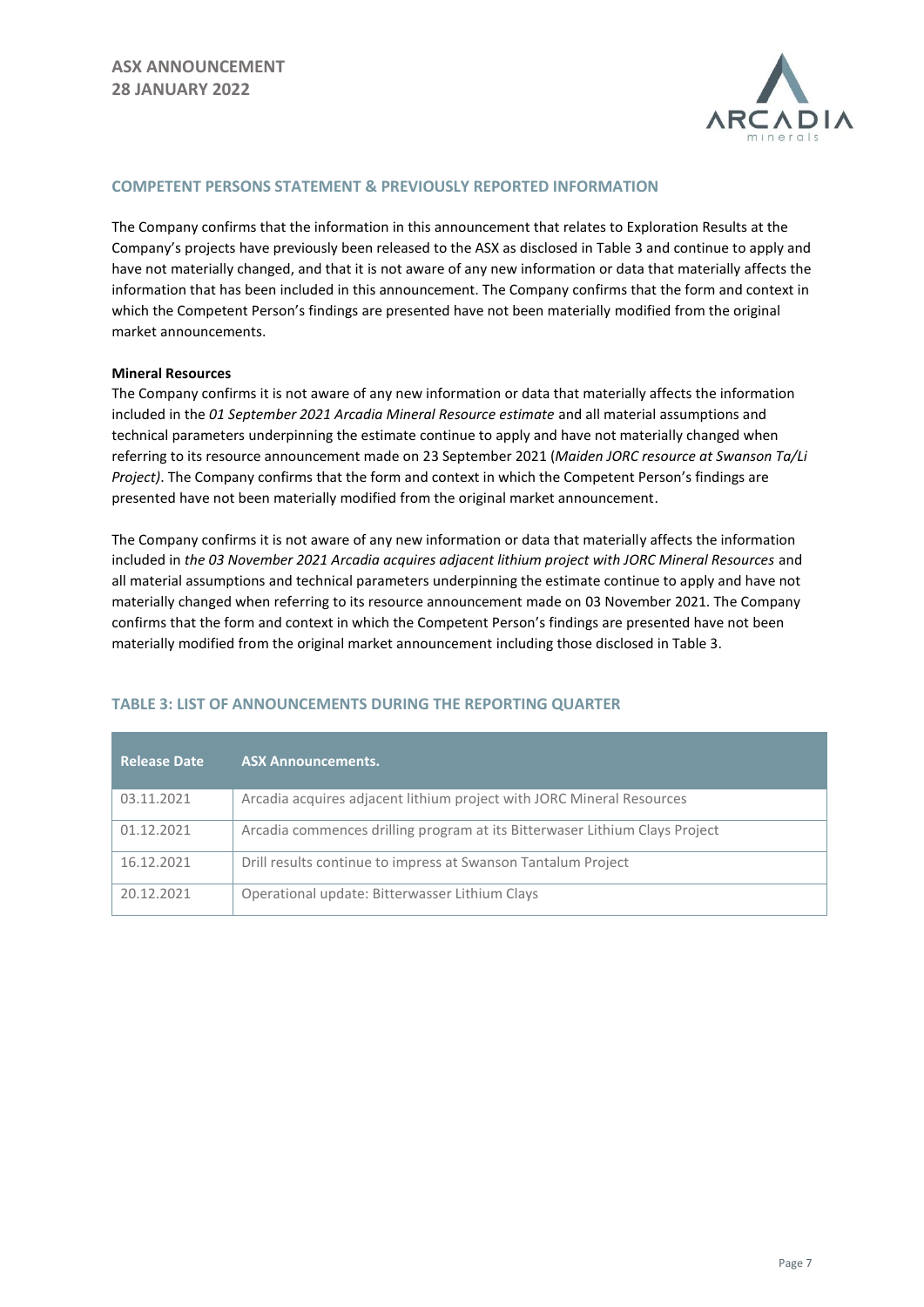# **ASX ANNOUNCEMENT 28 JANUARY 2022**



#### **DISCLAIMER**

Some of the statements appearing in this announcement may be forward-looking statements. You should be aware that such statements are only predictions and are subject to inherent risks and uncertainties. Those risks and uncertainties include factors and risks specific to the industries in which Arcadia operates and proposes to operate as well as general economic conditions, prevailing exchange rates and interest rates and conditions in the financial markets, among other things. Actual events or results may differ materially from the events or results expressed or implied in any forward-looking statement. No forward-looking statement is a guarantee or representation as to future performance or any other future matters, which will be influenced by a number of factors and subject to various uncertainties and contingencies, many of which will be outside Arcadia's control.

The Company does not undertake any obligation to update publicly or release any revisions to these forwardlooking statements to reflect events or circumstances after today's date or to reflect the occurrence of unanticipated events. No representation or warranty, express or implied, is made as to the fairness, accuracy, completeness or correctness of the information, opinions or conclusions contained in this announcement. To the maximum extent permitted by law, none of Arcadia, its Directors, employees, advisors or agents, nor any other person, accepts any liability for any loss arising from the use of the information contained in this announcement. You are cautioned not to place undue reliance on any forward-looking statement. The forwardlooking statements in this announcement reflect views held only as at the date of this announcement.

This announcement is not an offer, invitation or recommendation to subscribe for, or purchase securities by the Company. Nor does this announcement constitute investment or financial product advice (nor tax, accounting, or legal advice) and is not intended to be used for the basis of making an investment decision. Investors should obtain their own advice before making any investment decision.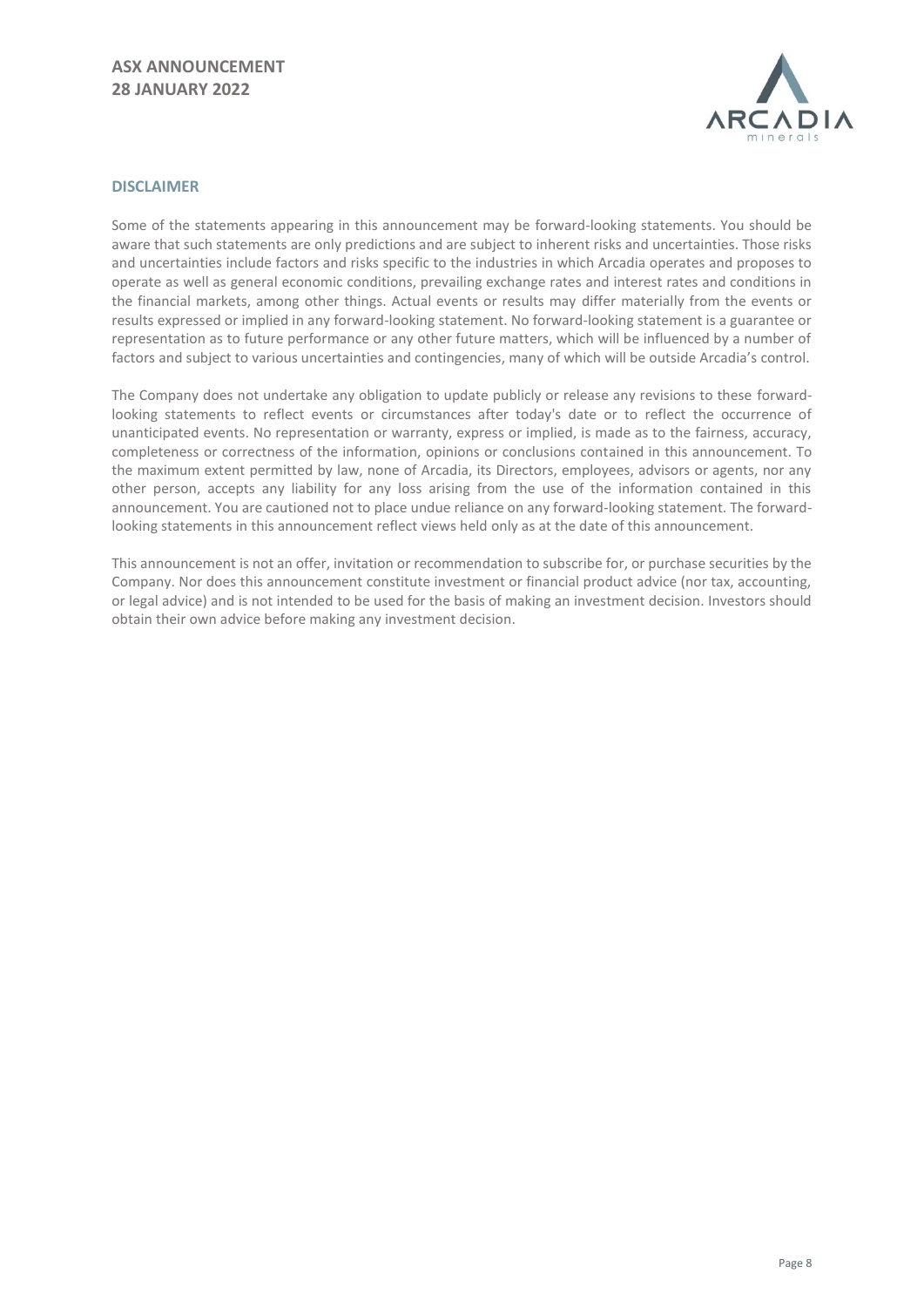# **Appendix 5B**

# **Mining exploration entity or oil and gas exploration entity quarterly cash flow report**

|     | Name of entity                              |                                   |                                       |
|-----|---------------------------------------------|-----------------------------------|---------------------------------------|
|     | <b>Arcadia Minerals Limited</b>             |                                   |                                       |
|     | ARBN 646 114 749                            | Quarter ended ("current quarter") |                                       |
|     |                                             | 31 December 2021                  |                                       |
|     | <b>Consolidated statement of cash flows</b> | <b>Current quarter</b><br>\$A'000 | Year to date<br>(6 months)<br>\$A'000 |
| 1.  | Cash flows from operating activities        |                                   |                                       |
| 1.1 | Receipts from customers                     |                                   |                                       |
| 1.2 | Payments for                                |                                   |                                       |
|     | exploration & evaluation<br>(a)             | (749)                             | (1, 203)                              |
|     | development<br>(b)                          |                                   |                                       |
|     | production<br>(C)                           |                                   |                                       |
|     | $(d)$ staff costs                           | (26)                              | 117)                                  |

|     | (d)<br>staff costs                                | (26)  | (47)    |
|-----|---------------------------------------------------|-------|---------|
|     | administration and corporate costs<br>(e)         | (137) | (773)   |
| 1.3 | Dividends received (see note 3)                   |       |         |
| 1.4 | Interest received                                 | 0     | 0       |
| 1.5 | Interest and other costs of finance paid          | ۰     |         |
| 1.6 | Income taxes paid                                 | ۰     |         |
| 1.7 | Government grants and tax incentives              | ۰     |         |
| 1.8 | Other (provide details if material)               | ۰     |         |
| 1.9 | Net cash from / (used in) operating<br>activities | (912) | (1,983) |

| 2.  |     | Cash flows from investing activities |                |  |
|-----|-----|--------------------------------------|----------------|--|
| 2.1 |     | Payments to acquire or for:          |                |  |
|     | (a) | entities                             | $\blacksquare$ |  |
|     | (b) | tenements                            | $\blacksquare$ |  |
|     | (C) | property, plant and equipment        | $\blacksquare$ |  |
|     | (d) | exploration & evaluation             | $\blacksquare$ |  |
|     | (e) | investments                          | $\blacksquare$ |  |
|     |     | other non-current assets             | $\blacksquare$ |  |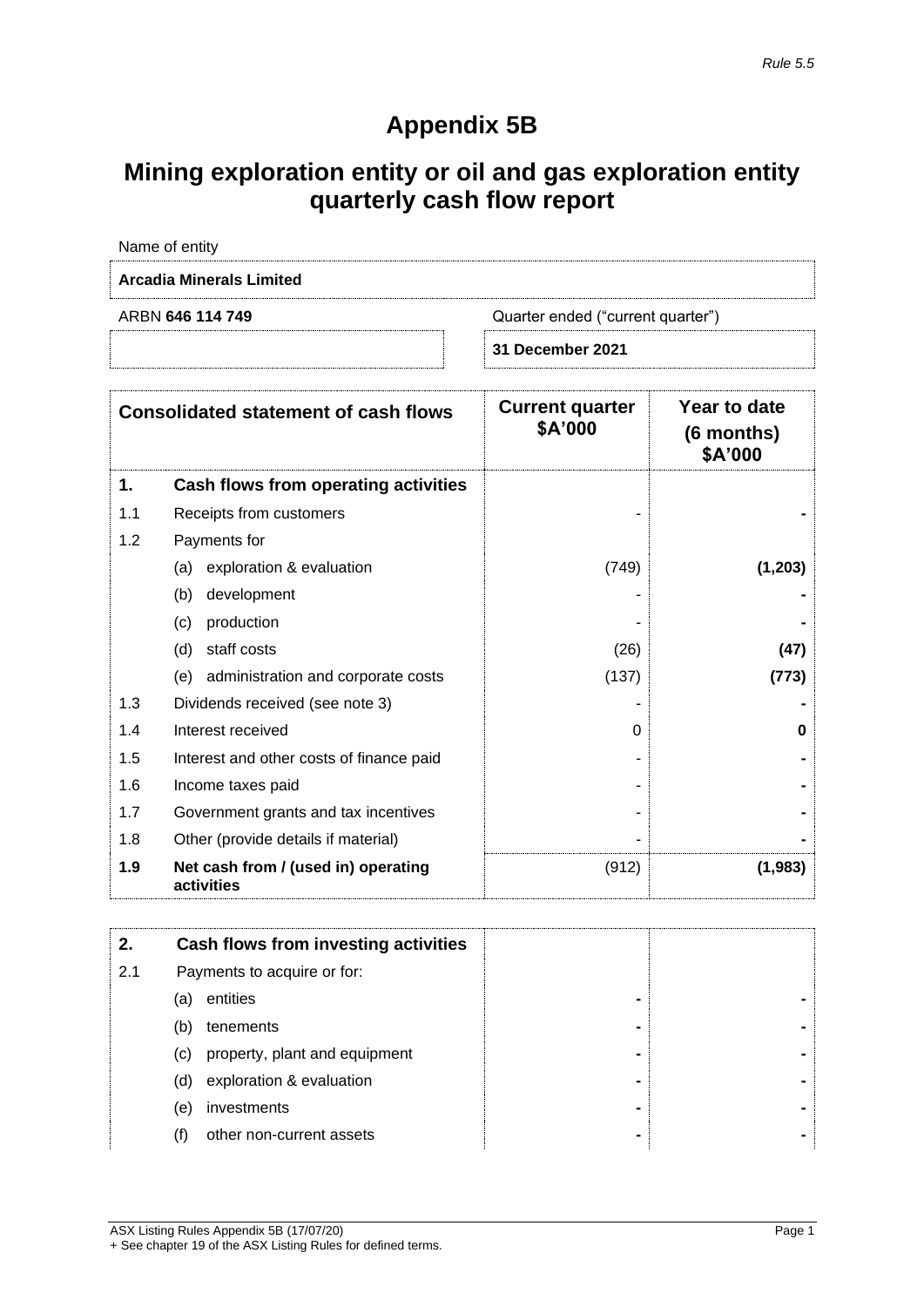|     | <b>Consolidated statement of cash flows</b>       | <b>Current quarter</b><br>\$A'000 | Year to date<br>(6 months)<br>\$A'000 |
|-----|---------------------------------------------------|-----------------------------------|---------------------------------------|
| 2.2 | Proceeds from the disposal of:                    |                                   |                                       |
|     | entities<br>(a)                                   |                                   |                                       |
|     | (b)<br>tenements                                  |                                   |                                       |
|     | property, plant and equipment<br>(c)              |                                   |                                       |
|     | (d)<br>investments                                |                                   |                                       |
|     | (e)<br>other non-current assets                   |                                   |                                       |
| 2.3 | Cash flows from loans to other entities           |                                   |                                       |
| 2.4 | Dividends received (see note 3)                   |                                   |                                       |
| 2.5 | Other (provide details if material)               |                                   |                                       |
| 2.6 | Net cash from / (used in) investing<br>activities |                                   |                                       |

| 3.   | Cash flows from financing activities                                                       |  |
|------|--------------------------------------------------------------------------------------------|--|
| 3.1  | Proceeds from issues of equity securities<br>(excluding convertible debt securities)       |  |
| 3.2  | Proceeds from issue of convertible debt<br>securities                                      |  |
| 3.3  | Proceeds from exercise of options                                                          |  |
| 3.4  | Transaction costs related to issues of equity<br>securities or convertible debt securities |  |
| 3.5  | Proceeds from borrowings                                                                   |  |
| 3.6  | Repayment of borrowings                                                                    |  |
| 3.7  | Transaction costs related to loans and<br>borrowings                                       |  |
| 3.8  | Dividends paid                                                                             |  |
| 3.9  | Other (provide details if material)                                                        |  |
| 3.10 | Net cash from / (used in) financing<br>activities                                          |  |

| 4.  | Net increase / (decrease) in cash and<br>cash equivalents for the period | 5,093 | 6,164   |
|-----|--------------------------------------------------------------------------|-------|---------|
| 4.1 | Cash and cash equivalents at beginning of<br>period                      | (912) | (1.983) |
| 4.2 | Net cash from / (used in) operating<br>activities (item 1.9 above)       | -     |         |
| 4.3 | Net cash from / (used in) investing activities<br>(item 2.6 above)       |       |         |
| 4.4 | Net cash from / (used in) financing activities<br>(item 3.10 above)      |       |         |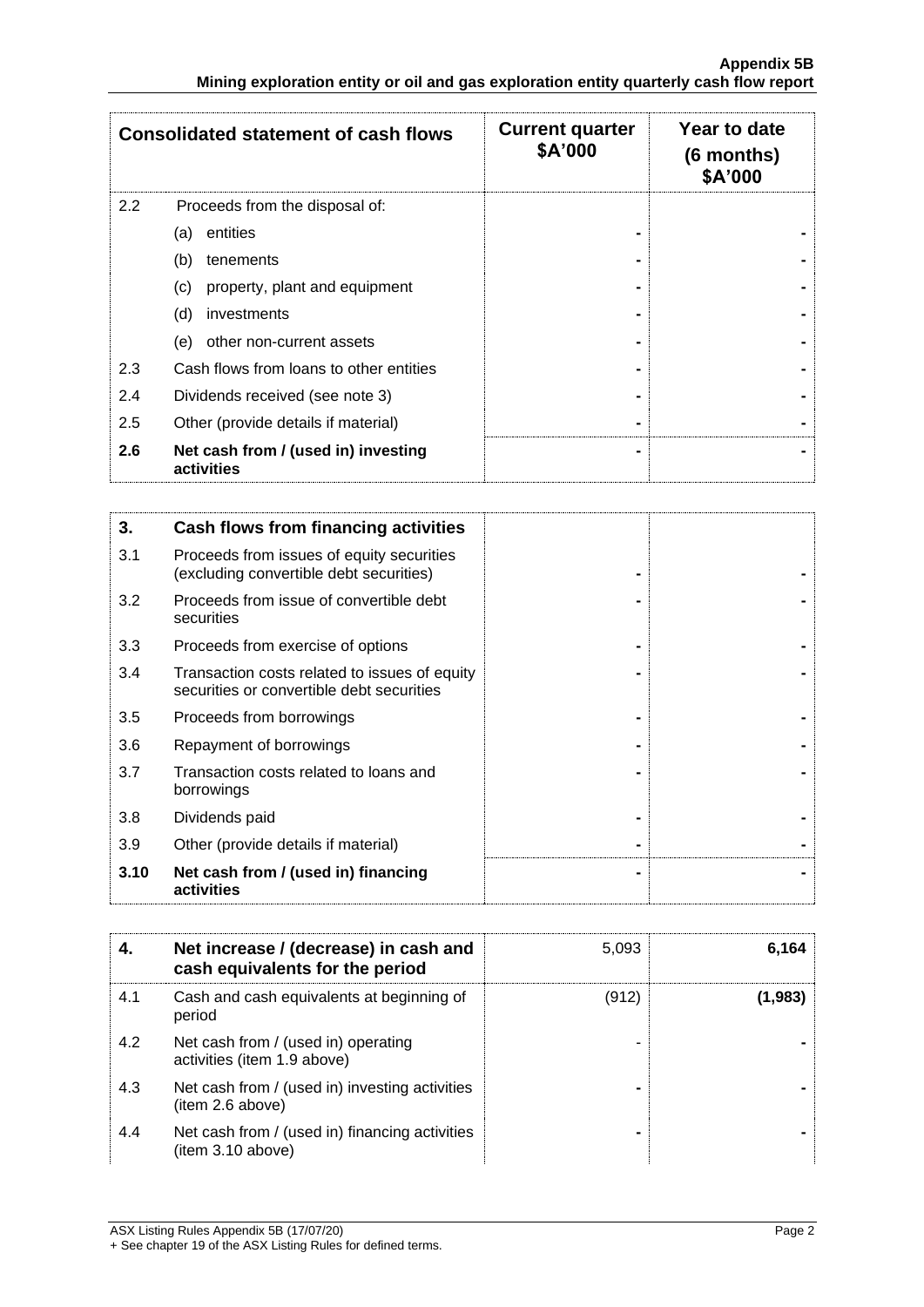|     | <b>Consolidated statement of cash flows</b>          | <b>Current quarter</b><br>\$A'000 | Year to date<br>(6 months)<br>\$A'000 |
|-----|------------------------------------------------------|-----------------------------------|---------------------------------------|
| 4.5 | Effect of movement in exchange rates on<br>cash held |                                   |                                       |
| 4.6 | Cash and cash equivalents at end of<br>period        | 4.181                             | 4.181                                 |

| 5.  | Reconciliation of cash and cash<br>equivalents<br>at the end of the quarter (as shown in the<br>consolidated statement of cash flows) to the<br>related items in the accounts | <b>Current quarter</b><br>\$A'000 | <b>Previous quarter</b><br>\$A'000 |
|-----|-------------------------------------------------------------------------------------------------------------------------------------------------------------------------------|-----------------------------------|------------------------------------|
| 5.1 | <b>Bank balances</b>                                                                                                                                                          | 4.181                             | 5.093                              |
| 5.2 | Call deposits                                                                                                                                                                 |                                   |                                    |
| 5.3 | <b>Bank overdrafts</b>                                                                                                                                                        |                                   |                                    |
| 5.4 | Other (provide details)                                                                                                                                                       | -                                 |                                    |
| 5.5 | Cash and cash equivalents at end of<br>quarter (should equal item 4.6 above)                                                                                                  | 4.181                             | 5.093                              |

| 6.  | Payments to related parties of the entity and their<br>associates                                                                                           | <b>Current quarter</b><br>\$A'000 |
|-----|-------------------------------------------------------------------------------------------------------------------------------------------------------------|-----------------------------------|
| 6.1 | Aggregate amount of payments to related parties and their<br>associates included in item 1                                                                  |                                   |
| 6.2 | Aggregate amount of payments to related parties and their<br>associates included in item 2                                                                  |                                   |
|     | Note: if any amounts are shown in items 6.1 or 6.2, your quarterly activity report must include a description of, and an<br>explanation for, such payments. |                                   |
|     | Director fees, consulting fees and equipment rentals to Directors in amount of A\$119,847                                                                   |                                   |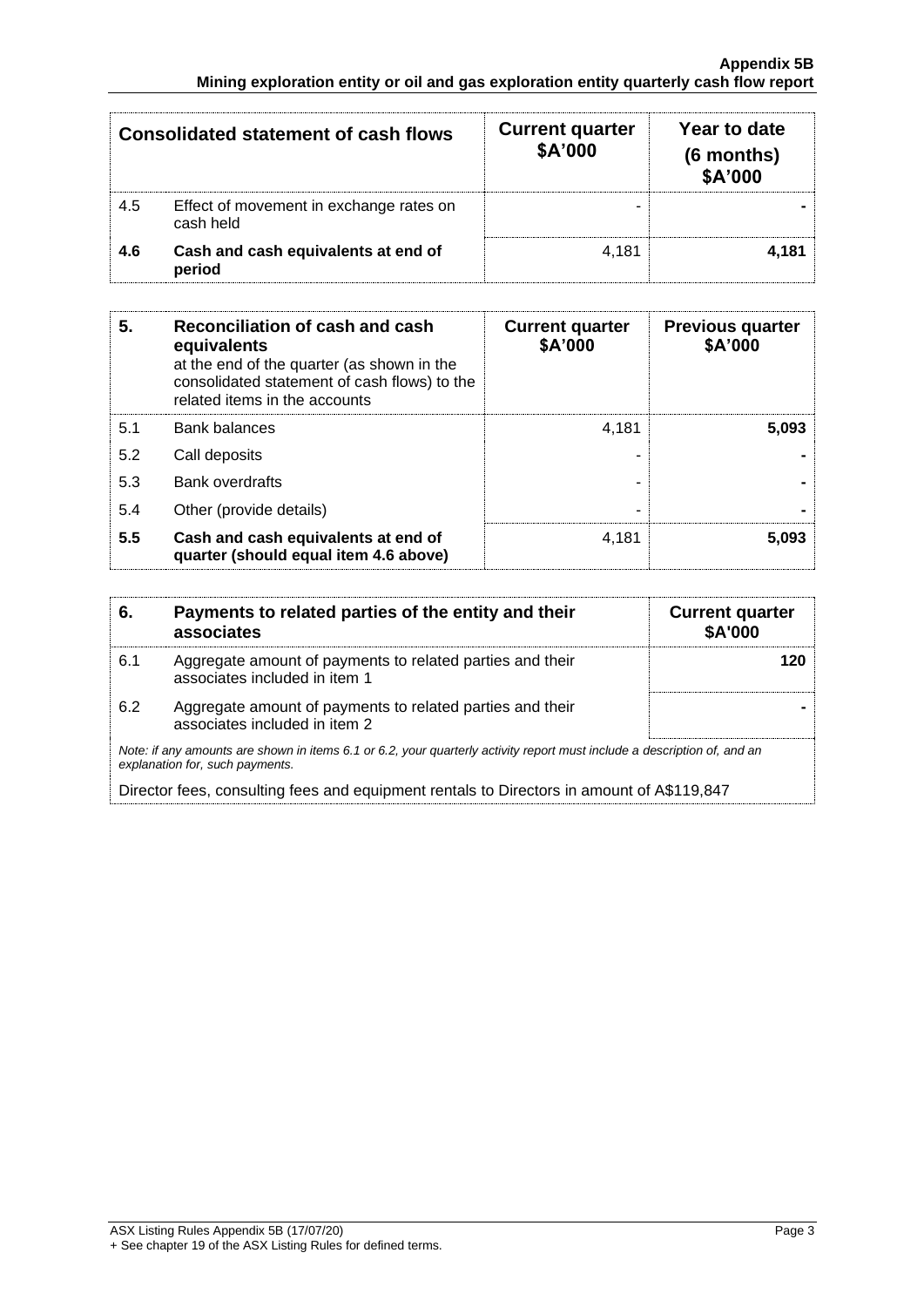| 7.  | <b>Financing facilities</b><br>Note: the term "facility' includes all forms of financing<br>arrangements available to the entity.<br>Add notes as necessary for an understanding of the<br>sources of finance available to the entity.                                                                                                               | <b>Total facility</b><br>amount at quarter<br>end<br>\$A'000 | Amount drawn at<br>quarter end<br>\$A'000 |
|-----|------------------------------------------------------------------------------------------------------------------------------------------------------------------------------------------------------------------------------------------------------------------------------------------------------------------------------------------------------|--------------------------------------------------------------|-------------------------------------------|
| 7.1 | Loan facilities                                                                                                                                                                                                                                                                                                                                      |                                                              |                                           |
| 7.2 | Credit standby arrangements                                                                                                                                                                                                                                                                                                                          |                                                              |                                           |
| 7.3 | Other (please specify)                                                                                                                                                                                                                                                                                                                               |                                                              |                                           |
| 7.4 | <b>Total financing facilities</b>                                                                                                                                                                                                                                                                                                                    |                                                              |                                           |
| 7.5 | Unused financing facilities available at quarter end                                                                                                                                                                                                                                                                                                 |                                                              |                                           |
| 7.6 | Include in the box below a description of each facility above, including the lender, interest<br>rate, maturity date and whether it is secured or unsecured. If any additional financing<br>facilities have been entered into or are proposed to be entered into after quarter end,<br>include a note providing details of those facilities as well. |                                                              |                                           |
|     |                                                                                                                                                                                                                                                                                                                                                      |                                                              |                                           |

| 8.                                                                                             | Estimated cash available for future operating activities                                                                                                                                                                        | \$A'000 |
|------------------------------------------------------------------------------------------------|---------------------------------------------------------------------------------------------------------------------------------------------------------------------------------------------------------------------------------|---------|
| 8.1                                                                                            | Net cash from / (used in) operating activities (item 1.9)                                                                                                                                                                       | (912)   |
| 8.2                                                                                            | (Payments for exploration & evaluation classified as investing<br>activities) (item 2.1(d))                                                                                                                                     |         |
| 8.3                                                                                            | Total relevant outgoings (item $8.1 +$ item $8.2$ )                                                                                                                                                                             | (912)   |
| 8.4                                                                                            | Cash and cash equivalents at quarter end (item 4.6)                                                                                                                                                                             | 4,181   |
| 8.5                                                                                            | Unused finance facilities available at quarter end (item 7.5)                                                                                                                                                                   |         |
| 8.6                                                                                            | Total available funding (item $8.4 +$ item $8.5$ )                                                                                                                                                                              | 4,181   |
| 8.7                                                                                            | Estimated quarters of funding available (item 8.6 divided by<br>item 8.3)                                                                                                                                                       | 5       |
|                                                                                                | Note: if the entity has reported positive relevant outgoings (ie a net cash inflow) in item 8.3, answer item 8.7 as "N/A".<br>Otherwise, a figure for the estimated quarters of funding available must be included in item 8.7. |         |
| 8.8<br>If item 8.7 is less than 2 quarters, please provide answers to the following questions: |                                                                                                                                                                                                                                 |         |
|                                                                                                | 8.8.1<br>Does the entity expect that it will continue to have the current level of net operating<br>cash flows for the time being and, if not, why not?                                                                         |         |
|                                                                                                | Answer: N/A                                                                                                                                                                                                                     |         |
|                                                                                                | 8.8.2<br>Has the entity taken any steps, or does it propose to take any steps, to raise further<br>cash to fund its operations and, if so, what are those steps and how likely does it<br>believe that they will be successful? |         |
| Answer: N/A                                                                                    |                                                                                                                                                                                                                                 |         |
|                                                                                                |                                                                                                                                                                                                                                 |         |